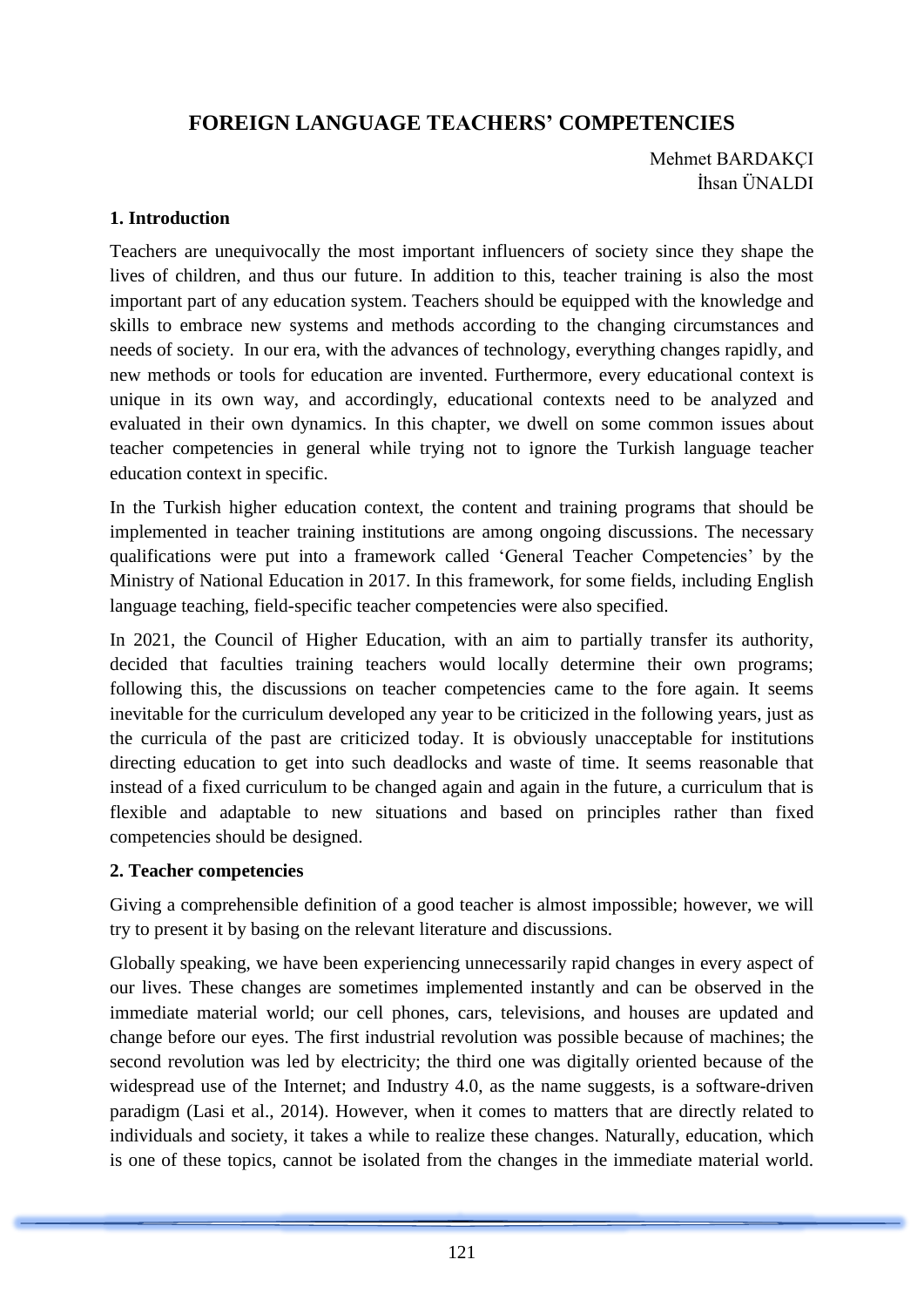As Hussin (2018, p. 92) suggests, "The IR 4.0 affects not only the business, governance and the people, it also affects education as well; thus the name Education 4.0 came to existence".

Education 4.0 is obviously an analogy and a response to Industry 4.0, where an alignment between humans and technology is sought to enable new possibilities (Hussin, 2018). As the analogy goes, classrooms full of students with teachers as the authoritative figures can be called the first version of education. In these traditional teacher-centered settings, interactions were generally one-way, and individual existence was somehow ignored. Generations were educated this way, and it was the norm until modern technology showed up. The basic use of technology in educational settings can be regarded as the second version of education. Photocopy machines, televisions, and videotapes can be regarded in this version of education. When the Internet appeared in the 1980s, the world started to become a smaller place with people communicating with each other 24/7. An information-technology-driven approach to education emerged, and all around the world, people found personalized ways to socialize and learn; the educational setting that appeared during this period can be regarded as the third version of education. These days, a newer version, Education 4.0, is a topic of discussion. This version of education is deeply interrelated with artificial intelligence and related technologies, and as Peters (2017) suggests, to adjust to the Industrial Revolution 4.0, education must become an open ecosystem by utilizing new technology.

Although some people naively believe that technology will replace teachers soon, a more realistic vision tells us that teachers who use technology will replace teachers who cannot (Clifford, 1987). At this point, it is quite obvious that the biggest load of Education 4.0 will be on teachers' shoulders. Teachers' roles and their professional identity are very likely to go through deep changes, and teacher education programs must be the first place to start adopting these possible changes. Teacher education programs train teachers based on target teacher competencies, and it would be safe to assume that teacher competencies are an important part of all types of planning and adapting that are related to education. However, as Kress (2000) suggests, "the previous era had required an education for stability, the coming era requires an education for instability" (p. 133).

The term 'teacher competencies' seems to be easy to explain and understand, but actually, it is quite a challenging task to talk about it. First of all, teaching competence and teacher competencies should be regarded as two related but different concepts. Teaching competence can be regarded as the general skill that that one individual possesses, and competencies are sub-skills that one needs to teach effectively. These competencies can be taught, and teacher candidates can be trained to practice them.

Teacher competencies as a term originated from behavioral psychology and started to be regarded as a set of theory-free, practical teaching skills after the late 1960s (Pantić & Wubbels, 2010). From this perspective, teacher trainees were supposed to watch the 'master' teacher and, in time, they would become masters themselves. Of course, this type of teacher training is open to criticism, and its validity to form a basis for higher education curriculum has been debated (Barnett, 1994; Korthagen, 2004). Barnett (1994) suggested that higher education should not be regarded as a matter of developing competencies for a specific occupation, and to him, competencies are predictable behaviors that require predictable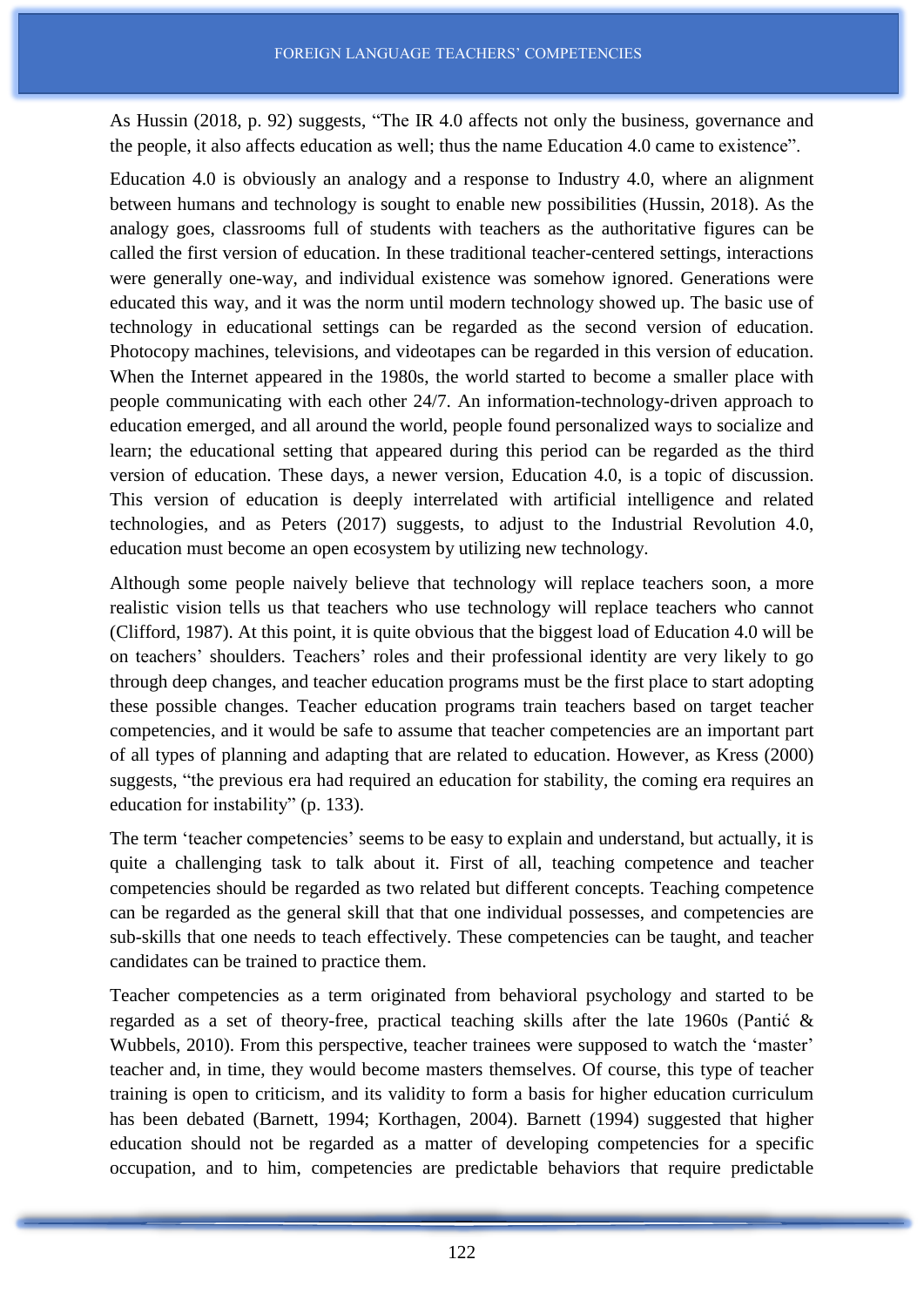situations. However, teaching in this age cannot be reduced to applying certain teaching techniques in certain situations. Although "there are elements of teacher knowledge that are shared by all teachers or large groups of teachers" (Verloop et al., 2001, p. 441), teaching is highly context-bound, and it requires an understanding of the dynamics of the specific educational context. For quite a long time, a mechanistic view of teaching was the dominant paradigm, and its complexity was ignored (Doyle, 1990; Shulman, 1987). However, after criticisms coming from various circles, including teachers themselves, researchers shifted their attention from observable teacher behaviors to the cognition and beliefs of the teachers (Verloop et al., 2001). On the other hand, it is almost common sense to believe that theoretical principles and teacher expertise should play equally important roles in teacher education (see the first discussions in Shulman, 1987; Stones, 1994).

In discussions about teacher competencies, the distinctions between content and pedagogical content knowledge frequently appear. Content knowledge is basically teachers' knowledge of the subject matter that they are teaching. Obviously, content knowledge plays an important role in effective teaching. For example, a language teacher's content knowledge will help them understand learners' problems about the target language better, and in turn, leading to better decisions about constructing learning activities. Pedagogical content knowledge (PCK), on the other hand, is based on the idea that teaching is much more than just delivering the contents of the subject matter, and learning is much more than just absorbing information coming from the teacher. As Loughran et al. (2012) suggest, "PCK is the knowledge that teachers develop over time, and through experience, about how to teach particular content in particular ways in order to lead to enhanced student understanding" (p. 7). In other words, content knowledge is mostly related to the 'whats' of teaching, and pedagogical knowledge is related to the 'hows' of teaching. However, these two categories are only two of the teacher knowledge, and as the related literature suggests, there are other types of knowledge that teachers are supposed to possess. In his seminal work, Shulman (1987, p. 8) summarized the categories of the knowledge base for teachers as follows:

- Content knowledge
- General pedagogical knowledge, with special reference to those broad principles and strategies of classroom management and organization that appear to transcend subject matter;
- Curriculum knowledge, with particular grasp of the materials and programs that serve as 'tools of the trade' for teachers;
- Pedagogical content knowledge, that special amalgam of content and pedagogy that is uniquely the province of teachers, their own special form of professional understanding;
- Knowledge of learners and their characteristics;
- Knowledge of educational contexts, ranging from the workings of the group or classroom, the governance and financing of school districts, to the character of communities and cultures;
- Knowledge of educational ends, purposes, and values, and their philosophical and historical grounds.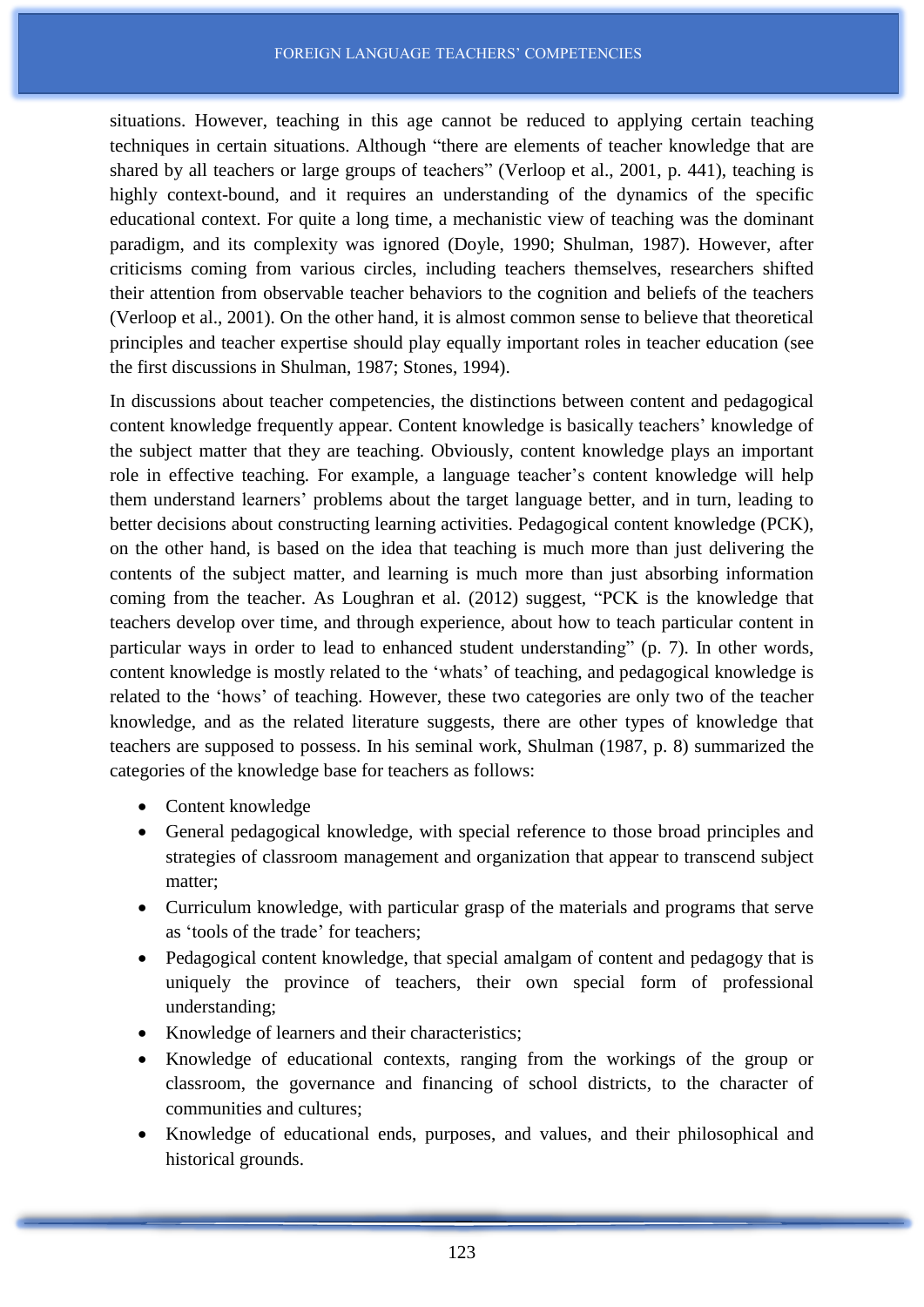As was mentioned previously, the integration of new technologies into the domain of education affects teachers first and mostly; therefore, gaining new knowledge and skills that are highly related to technology seems to be inevitable for teachers. Mishra and Koehler (2006) stated that "thoughtful pedagogical uses of technology require the development of a complex, situated form of knowledge" (p. 1017) and called this type of knowledge as Technological Pedagogical Content Knowledge (TPCK or TPACK).

In the Turkish educational context, professional requirements for teachers are outlined and specified by the Ministry of National Education (MEB). The first project in Turkey to clearly define and officialize teacher competencies was launched by the partnership of MEB, the Council of Higher Education (YÖK), and the World Bank in 1998 (MEB, 2017). The study yielded four types of teacher competencies as (1) content-specific competencies, (2) competencies related to teaching and learning, (3) competencies related to testing and assessment, and (4) complementary professional competencies. It is obvious that MEB has been trying to standardize teacher competencies to be used in determining teacher training policies, in-service training of teachers, assessment of teacher performances, and continuing professional development for teachers (MEB, 2006).

In addition to this, the Turkish Education Association (2009) came up with the following skills and competencies that teachers should have:

- Knowledge of the curriculum and subject area
- Planning and implementation of learning activities
- Testing and assessment
- Managing the teaching process and student behavior
- Adapting teaching according to students' needs
- Using information technologies effectively
- Enabling effective communication in the teaching-learning environment
- Planning and realization of individual and professional development
- Collaboratively work with other teachers, parents, and school staff
- Within the framework of ethics, responsible and critical

It goes without saying that teaching is a profession that needs expertise, and this kind of expertise is only possible through formal training. As the related literature suggests, both theoretical background and master-apprentice relationship are necessary for effective teacher training. Another important point is that every teaching subject has its own characteristics and dynamics; therefore, it makes sense to analyze and discuss teacher training in every subject individually.

#### **3. Distinctive characteristics of Foreign Language Teachers**

Studies on language teachers' cognition (e.g., Borg, 1999, 2006b; Borg & Sanchez, 2020; Çimen & Daloğlu, 2019; Oranje & Smith, 2018; Woods, 1996); language teacher identity (Arpacı & Bardakçı, 2016; Connelly & Clandinin, 1999; Friesen & Besley, 2013; Tütüniş,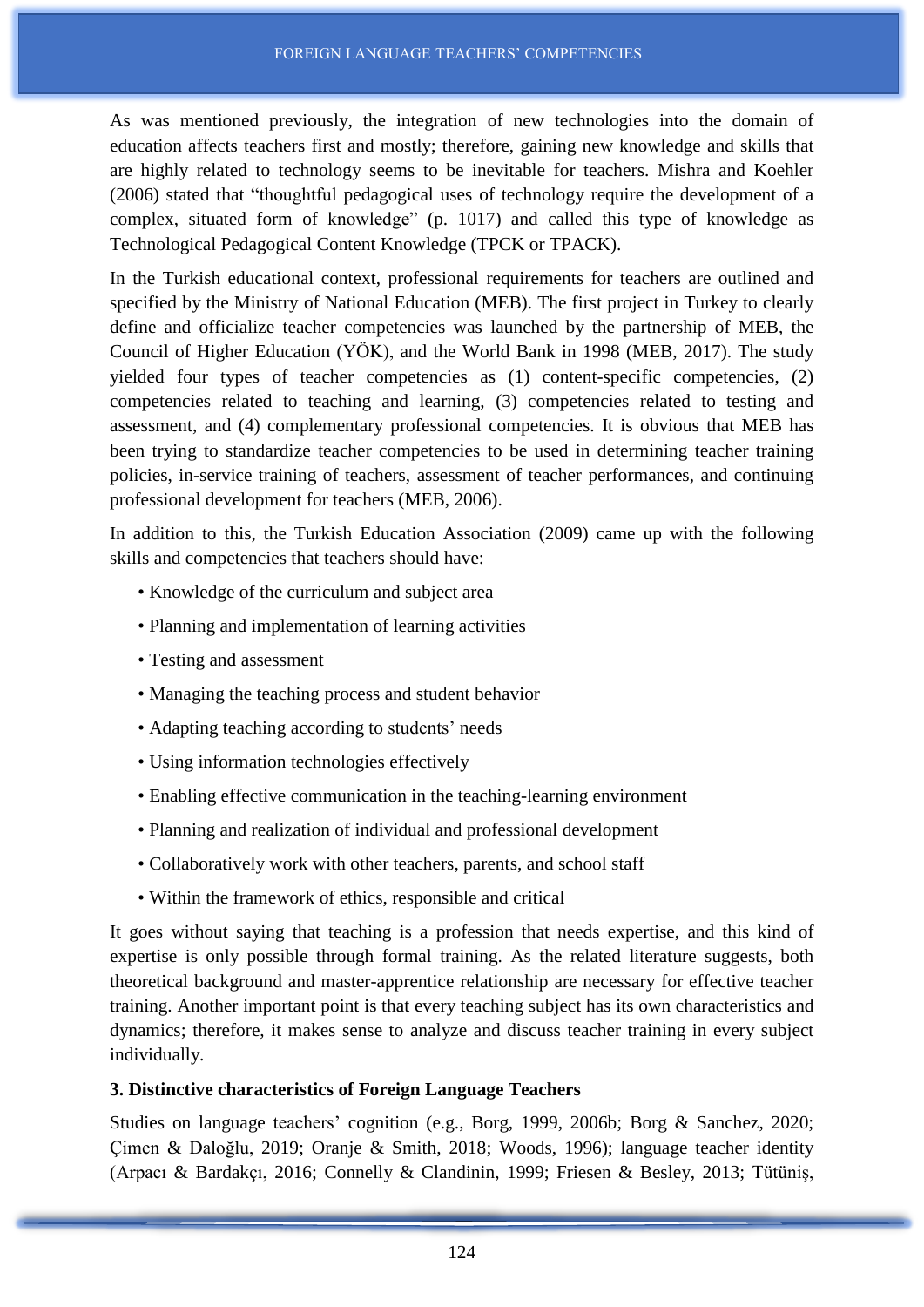2012); perceptions about good/effective language teachers (Brown, 1978; Chang, 2016; Dinçer et al., 2013; Kılıç, 2020; Mishra & Koehler, 2006; Mohammaditabar et al., 2019; Önal & Alagözlü, 2018; Shulman, 1987; Stones, 1994; Tajeddin & Griffiths, 2020) in different contexts have yielded that teaching a foreign language is different from teaching any other subject in terms of content, methodology, and interaction between students and teachers.

Borg (2006a), referring to the related literature, lists five proposed aspects that distinguish language teachers from the teachers of other subjects as (1) the nature of the subject matter itself, (2) the interaction patterns necessary to provide instruction, (3) the challenge for teachers of increasing their knowledge of the subject, (4) isolation, (5) the need for outside support for learning the subject. However, he claims that there has not been any empirical support for those features. Borg (2006a) carried out a qualitative, in-depth study with language teachers, conference delegates, Hungarian pre-service teachers, Slovene undergraduates in English, and subject specialists such as chemistry, mathematics, science, and history. He purposefully included subject specialists to get different perspectives, and he summarized the distinctive characteristics of language teachers as in the following table:

| Theme                         | <b>Distinctiveness</b>                                                 |
|-------------------------------|------------------------------------------------------------------------|
| The nature of the subject     | Language is more dynamic than other subjects and has more              |
|                               | practical relevance to real life. Unique in scope and complexity.      |
| The content of teaching       | Teaching a language extends beyond teaching grammar, vocabulary        |
|                               | and the four skills and includes a wide range of other issues such as  |
|                               | culture, communication skills and learning skills.                     |
| Methodology                   | The methodology of language teaching is more diverse and aimed         |
|                               | at creating contexts for communication and maximizing student          |
|                               | involvement.                                                           |
| Teacher-learner relationships | In language teaching there is more communication between teacher       |
|                               | and learners and more scope for learners to work on themes which       |
|                               | are of personal relevance.                                             |
| Non-native issues             | In language teaching, teachers and learners operate through a          |
|                               | language other than their mother tongue. Teachers are also             |
|                               | compared to native speakers of the language.                           |
| Teachers' characteristics     | For language teachers, characteristics such as creativity, flexibility |
|                               | and enthusiasm are essential.                                          |
| Training                      | A wide diversity of recognized language teaching qualifications        |
|                               | exist, some as short as four weeks in duration.                        |
| <b>Status</b>                 | Language and language teachers are often awarded lower status          |
|                               | than subjects and teachers of other languages.                         |
| Errors                        | Incorrect output by language learners is more acceptable than in       |
|                               | other subjects.                                                        |
| <b>Student Body</b>           | Many more adults study languages than other subjects.                  |
| Commercialization             | Language teaching is driven by commercial forces more than other       |
|                               | subjects.                                                              |

**Table 1:** Distinctive Characteristics of Language Teachers (Borg, 2006a, p. 24)

As can be seen from the summary, quite a few aspects, such as the nature, content, methodology interactions, and so forth, have already been mentioned in the related literature.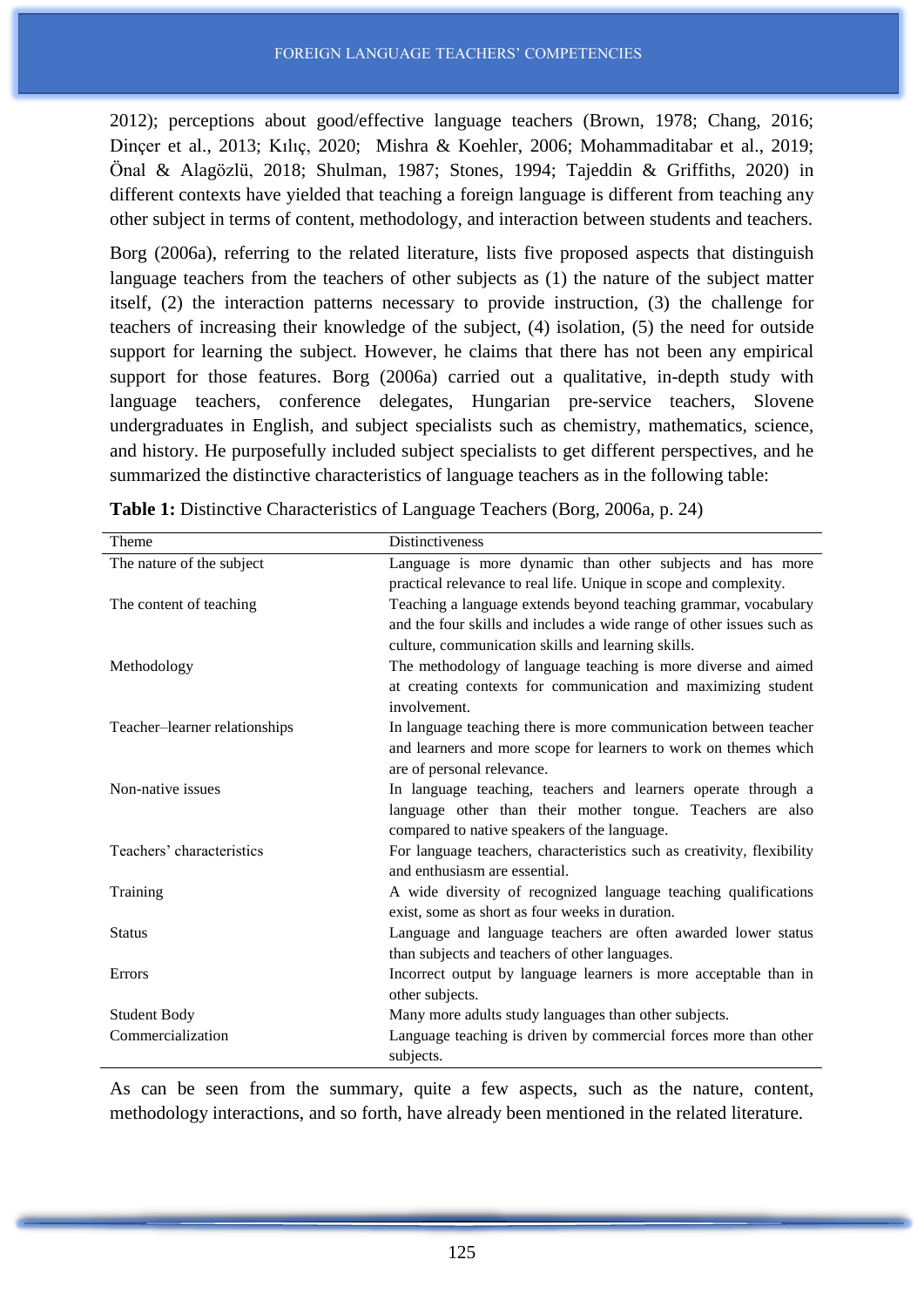## **4. Foreign Language Teachers' Competencies**

When it comes to specific competencies that a language teacher should possess, we can say that content knowledge, pedagogical knowledge, and technological pedagogical knowledge would not be enough. Jack Richards, who is an outstanding figure in the field of foreign language teaching, published an article titled 'Competence and Performance in Language Teaching' in 2010. In this article, he first examines foreign language teacher competencies under ten main categories and then analyzes them one by one. Richards (2010), considering the relevant studies, specifies main foreign language teachers' competencies as:

- 1) The language proficiency factor
- 2) The role of content knowledge
- 3) Teaching skills
- 4) Contextual knowledge
- 5) The language teacher's identity
- 6) Learner-focused teaching
- 7) Pedagogical reasoning skills
- 8) Theorizing from practice
- 9) Membership of a community of practice
- 10) Professionalism

**The language proficiency factor:** Quoting Canagarajah (1999), Richards (2010) states that most of the language teachers all around the world, especially teachers of English, are not native speakers. Talking about his own observations, he mentions that he has seen non-native teachers doing wonders in the classroom and native speakers sometimes causing disasters in their language classrooms. According to him, this means that in order to teach English well, teachers do not need to have a native-like command of English. Richards (2010, p. 103) lists the language-specific competencies that a teacher should have as follows:

- a) To understand the texts written in the target language.
- b) To be a good model.
- c) To be able to use the target language throughout the lesson.
- d) To be able to use the target language fluently.
- e) To be able to give instructions and explanations in the target language.
- f) To be able to exemplify new vocabulary and grammar points and provide accurate explanations.
- g) To be able to use appropriate classroom language.
- h) To be able to select appropriate resources and materials for language classrooms (for instance, newspapers, magazines, websites).
- i) To be able to monitor their accurate use of language.
- j) To be able to give feedback at the right time according to the activity at hand.
- k) To be able to provide input at students' level.
- l) To be able to give students opportunities to experience and enrich their language.

**The role of content knowledge:** This aspect includes discussions about what and how much language teachers should know about the target language. Pedagogical content knowledge emerges from the study of language teaching and learning, and it includes teaching language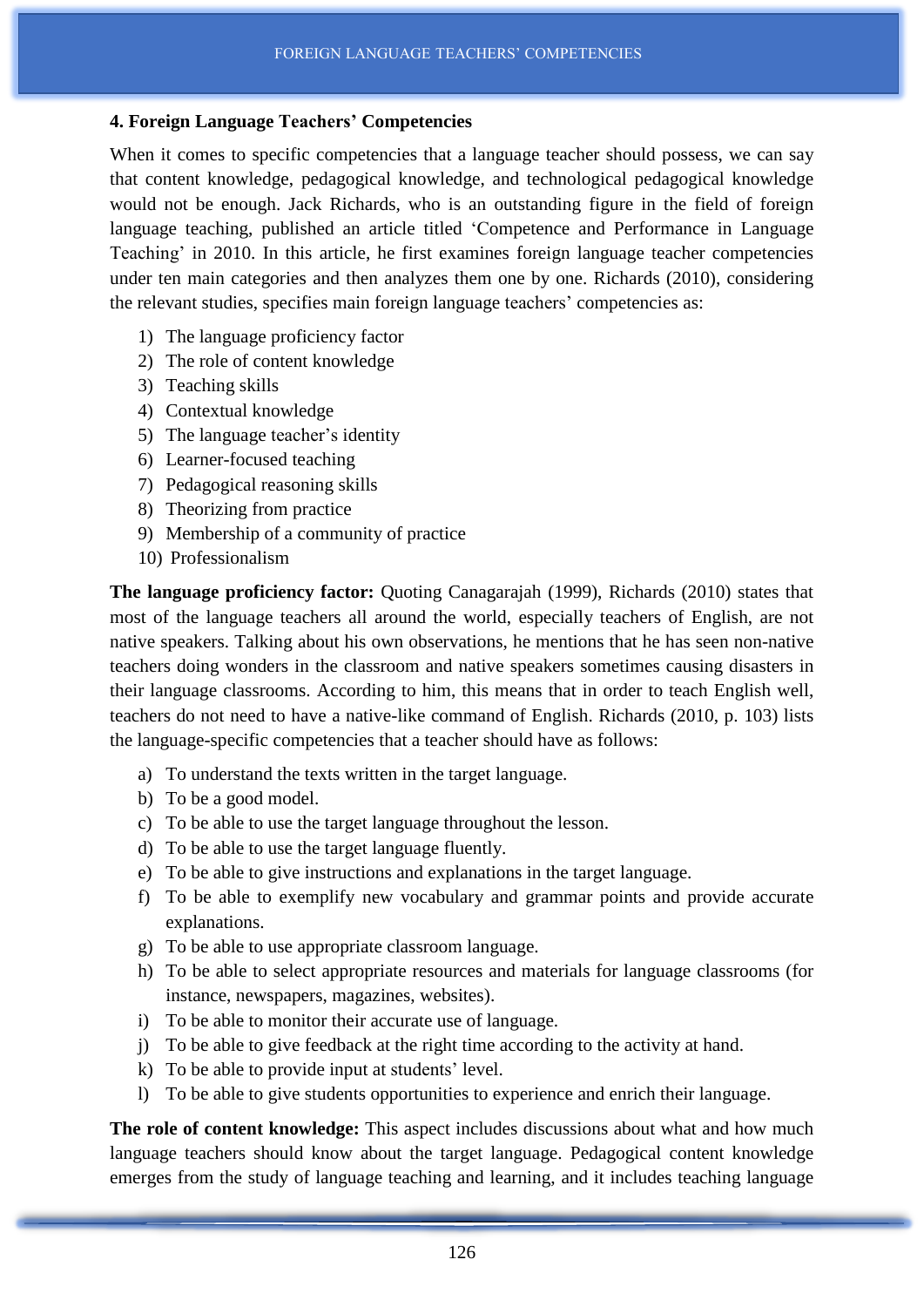skills, planning, evaluation, material design, teaching different groups (children, teenagers, or adults), and classroom management. This knowledge also includes language learning theories, language analyses, and language teaching methodologies. Richards (2010, pp. 105-106) points out that pedagogical content knowledge should prepare teachers to be able to:

- a) Understand the need of students.
- b) Detect students' problems in learning.
- c) Plan appropriate goals and objectives for language lessons.
- d) Select and design appropriate learning activities/tasks.
- e) Evaluate learning process.
- f) Design and adapt tests.
- g) Evaluate and select materials.
- h) Adapt already published materials.
- i) Use authentic materials.
- j) Use technology to improve learning.
- k) Evaluate and reflect on their own practices.

**Teaching skills:** This dimension of teacher competencies is generally related to teaching competencies and performance. It includes general teaching techniques and routines. Foreign language teacher training involves uncovering a collection of teaching skills acquired through practical teaching in a controlled environment and often using activities such as microteaching or peer teaching or by observing experienced teachers' practices. In this dimension of foreign language teacher training, the following skills should be considered:

- a) Opening the lesson.
- b) Introducing and explaining the tasks and activities.
- c) Organizing learning.
- d) Comprehension check.
- e) Guiding students.
- f) Checking students' language.
- g) Transition between tasks.
- h) Ending the lesson.

A foreign language teacher acquires a repertoire of basic teaching skills by experiencing different types of learners in different situations and by teaching different content. It could be argued that over time, experience leads to the development of routines that enable such skills to be performed fluently, automatically, and with less conscious thought and attention, and to focus the teacher's attention on other aspects of the lesson (Borg, 2006b; Tsui, 2009). Thus, learning to teach can be thought of as mastering certain teaching competencies; they also reflect complex levels of thinking and decision making, and these are cognitive processes that should be the focus of teacher education.

When considered as a cognitive process of a teacher, teaching is not just the application of knowledge and learned skills. The cognitive process of a teacher is a much more complex process that is influenced by classroom context, teacher's general and specific teaching goals, teacher's beliefs and values, students' motivations and reactions to the lesson, and teacher's management of critical situations during the lesson (Richards, 2010).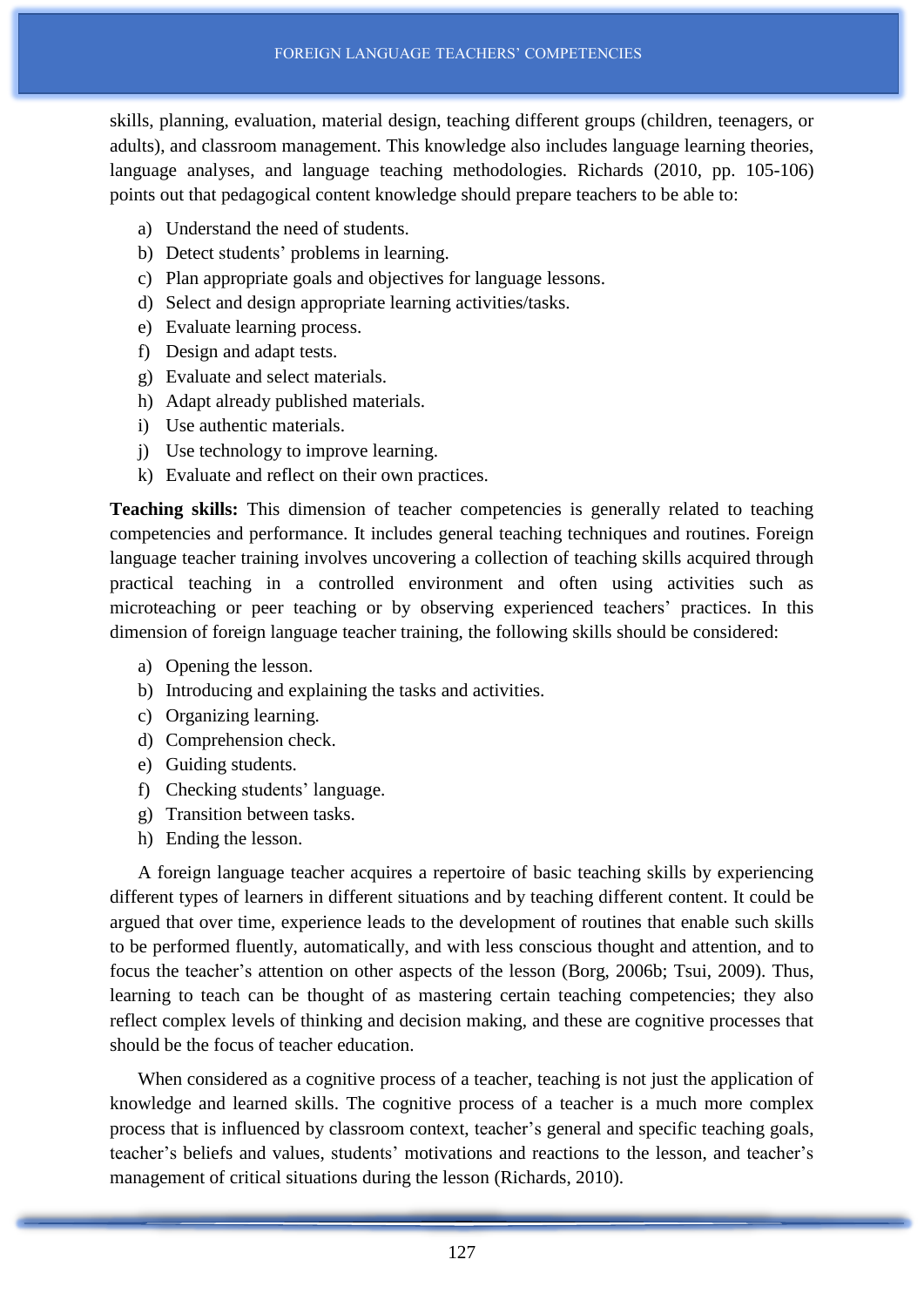**Contextual knowledge:** This dimension is related to the cultural awareness of both the target language and the local context since foreign language teachers might teach in various contexts such as teaching in a different country, teaching at public or private school, and so on. All these contexts have their own cultures. This aspect of teaching is directly linked to the view that sees the language as a social device, which is the sociocultural perspective. Therefore, foreign language teachers, according to their teaching context, should consider the age, socioeconomic status, cultural aspects, and beliefs of students.

**The language teacher's identity:** Another important competency that a foreign language teacher needs to acquire is language teacher identity, and this includes the roles that the teacher plays during language teaching-learning processes. These roles are not static but dynamic ones that shape teacher's identity during the process. In a foreign language teacher education program, teacher-learner identity is reshaped by having teacher candidates acquire new discourse styles and roles. For this reason, a foreign language teacher education program should not only include language teaching skills and knowledge about teaching but also what it means to be a foreign language teacher.

**Learner-focused teaching:** Teaching can be seen as a kind of teacher performance only; however, the real objective and duty of a teacher is not to teach or spoon-feed the learner but to make learning easier. Richards (2010) claims that by observing the following parts of a lesson, we can understand whether that lesson is teacher-focused or learner-focused:

- Teacher talking time.
- How much the learners' inputs affect and direct the lesson.
- Whether the teacher is dealing primarily with classroom management, control or order.
- Whether the teacher can apply the lesson plan well.

**Pedagogical reasoning skills:** For the last decades, studies on teacher education focus on teacher cognition because teachers need to make decisions during the lesson. Thus, Peterson and Treagust (1995) claim that in teacher education programs, pre-service teachers should be given opportunities to develop their pedagogical reasoning skills in order to teach in schools with sound reasoning. These pedagogical reasoning skills include teachers' minds, how they are formed, what they are consisted of, teachers' beliefs, thoughts, and thinking processes, and how all these affect their classroom practices (Richards, 2010). Wilson et al. (1987, as cited in Peterson & Treagust, 1995, p. 292) proposed a six-stage model of pedagogical reasoning:

- 1. *Comprehension:* Teacher understanding of the ideas to be taught and the educational purposes of the topic/subject.
- 2. *Transformation:* Comprehended ideas are transformed by the teacher for use in a particular classroom setting. This includes critical interpretation of text materials, identifying ways of representing ideas, selecting appropriate teaching methods, adapting and tailoring ideas to the particular class group.
- 3. *Instruction:* The act of teaching. This includes organising and managing the class and students, presenting clear explanations, interacting with students, questioning and evaluating.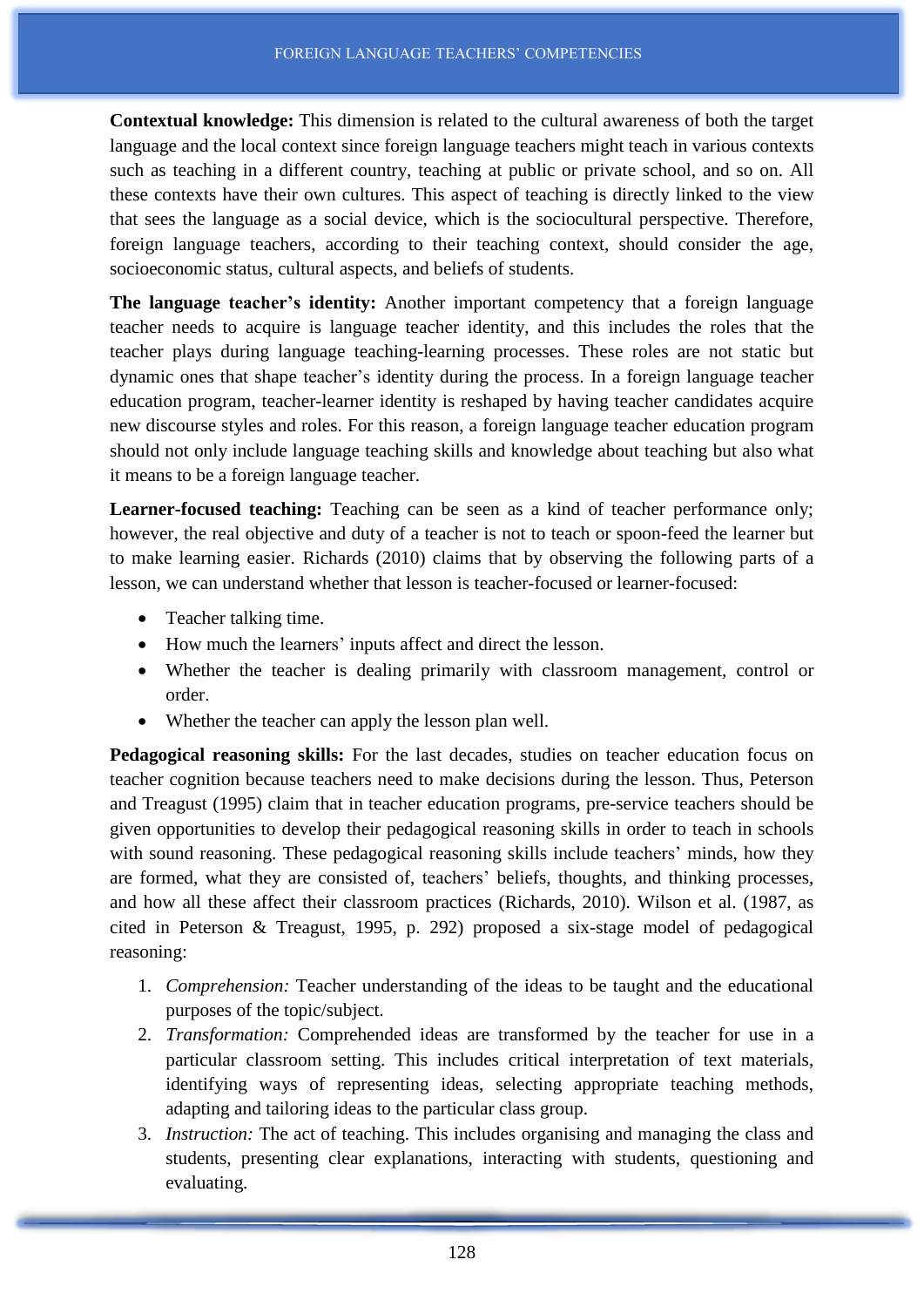- 4. *Evaluation:* This includes both the evaluation of student learning and the teacher's own teaching performance, materials employed, etc.
- 5. *Reflection:* The review of the events and accomplishments that occurred during the lesson.
- 6. *New Comprehension:* New understanding of subjects, learners, purposes and pedagogy through the process of teaching.

According to Borg (2006b), the main factor that increases the research on teacher cognition is that teachers play a crucial role in shaping classroom activities by being active decisionmakers. When combined with the thoughts in the field of psychology, which have shown that knowledge and beliefs have a strong effect on teachers' practices, we can conclude that understanding teachers' cognition is at the center of understanding teaching processes.

**Theorizing from practice:** Richards (2010, p. 115) defines theorizing from practice as "the development of a personal system of knowledge, beliefs, and understandings drawn from our practical experience of teaching". To better understand the concept, he makes a distinction between two types of thinking: *application of theory* and *theorizing of practice.* The first one is directly putting the theory into practice after studying any specific method or technique, such as task-based learning, cooperative learning, and communicative teaching, and so on. The latter one is related to our own practices in our context and thinking and reflecting on them to develop hypotheses and explanations. Thus, language teacher training programs should consider this dimension to train teacher candidates about the procedures of theorizing from practice, such as keeping teaching journals and discussions, etc., which are aspects of reflective practice.

**Membership of a community of practice:** Communities of practice is relatively a new concept although it is an old phenomenon itself and it has recently become popular in many fields, from education to marketing, to improve the performance of the members of a group (Wenger et al., 2002). Wenger et al. (2002) define communities of practice as "groups of people who share a concern, a set of problem, or a passion about a topic, and who deepen their knowledge and expertise in this area by interacting on an ongoing basis".

According to Richards (2010), language teaching is thought to be a private activity that teachers close the doors of their classrooms and do within the limits of classrooms. Nevertheless, by accentuating the importance of community of practice, he claims that this constricted view misses one important point that learning and improvement could be better achieved within groups of teachers having the same or at least similar values, beliefs, goals, and interests. A community of practice has two features:

- 1. It involves a group of people who have common interests and who relate and interact to achieve shared goals.
- 2. It focuses on exploring and resolving issues related to the workplace practices that members of the community take part in (Richards, 2010, p. 117).

This community of practice, among foreign language teachers, generally can be seen as collaboration to share what is going on in other classes, to better understand the knowledge and skills, and to make changes when necessary. Besides, teachers benefit from the potentials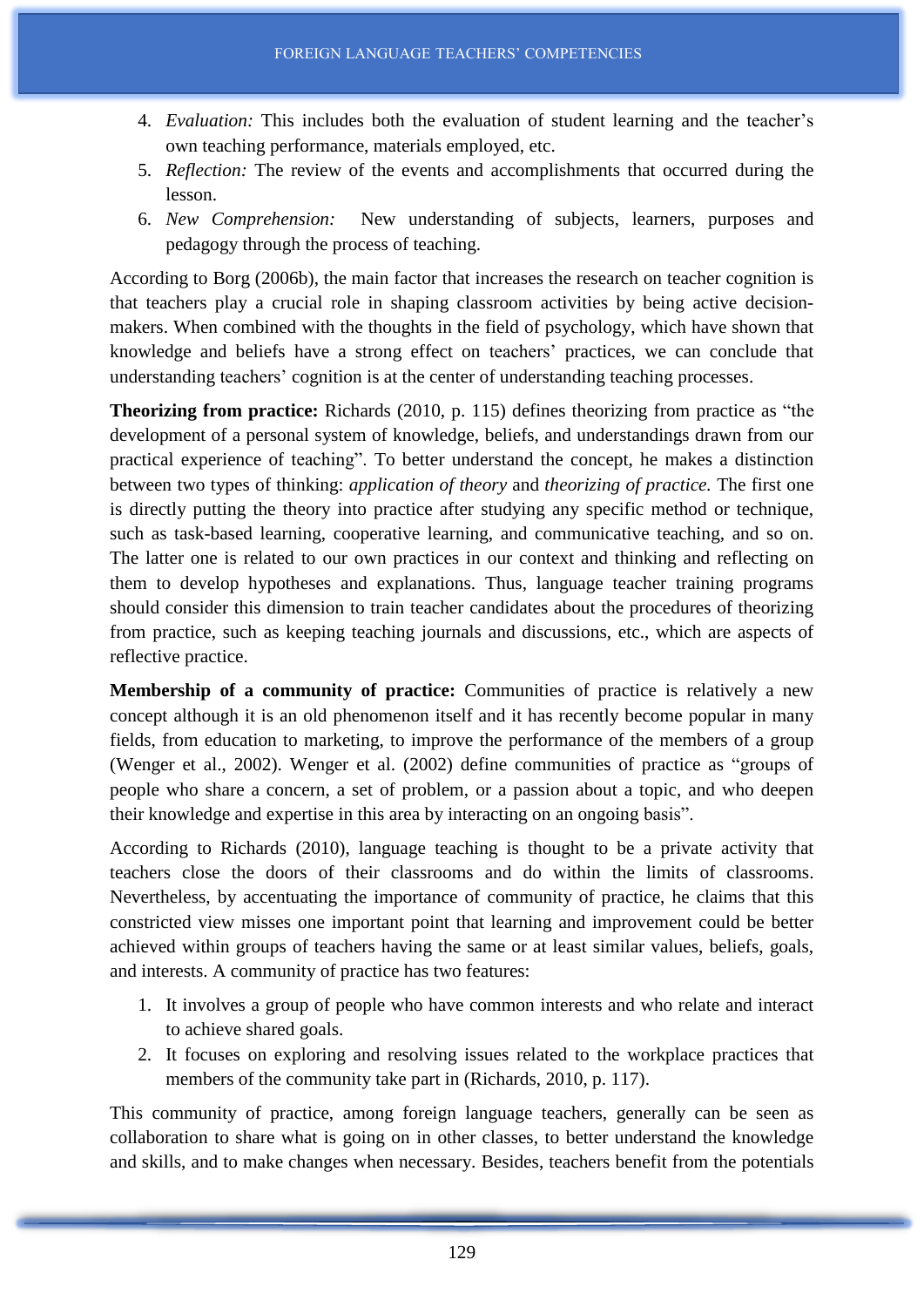that this collaboration might bring. Therefore, teacher education programs should provide theoretical knowledge about how to improve collaboration among language teachers in the field.

**Professionalism:** Foreign language teaching is not something that anyone who knows the target language can do; it is a profession. This profession requires particular knowledge gained through both academic study and classroom experiences (Richards, 2010). Although there has not been a consensus on the definition of professionalism, researchers point out some common aspects of professionals and professionalism. Pratte and Rury (1991, as cited in Yoğun, 2020), for example, define a professional as a person who shows ideal behaviors, the skills that make them different from others; this could be showing and applying different pedagogical content knowledge in teaching. Furthermore, professionals play active roles in their field, and they seek opportunities to develop themselves.

Leung mentions two dimensions of professionalism (2009, as cited in Richards, 2010). The first can be named as institutional professionalism, which includes the views of the administrative body of the specific context; thus, it can change from country to country. The second dimension is independent professionalism that is directly linked to an individual's beliefs, values, and practices which shape the teaching process through reflection. Reflection is observing and evaluating one's own teaching and planning future practices, and it includes asking questions as:

- 1. What was the problem or development, exactly?
- 2. How did you handle it?
- 3. Why did you handle it the way you did?
- 4. Would you handle it in the same way again? If not, why
- 5. Has the incident changed your general view of how to go about the practice of teaching? (e. g. you may have decided in general to be more strict, to use group work less, to ask more questions, etc.) (Wallace, 1991, p.14)

Richards (2010, pp. 119-120) expands these questions as in the following:

- 1. What kind of teacher am I?
- 2. What am I trying to achieve for myself and for my learners?
- 3. What are my strengths and limitations as a language teacher?
- 4. How do my students and colleagues view me?
- 5. How and why do I teach the way I do?
- 6. How have I developed as a teacher since I started teaching?
- 7. What are the gaps in my knowledge?
- 8. What role do I play in my school and is my role fulfilling?
- 9. What is my philosophy of teaching and how does it influence my teaching?
- 10. What is my relationship with my colleagues and how productive is it?
- 11. How can I mentor less experienced teachers?

The above questions can be multiplied or even revised according to the teaching context. Moreover, the competencies mentioned by Richards (2010) are not the only ones; as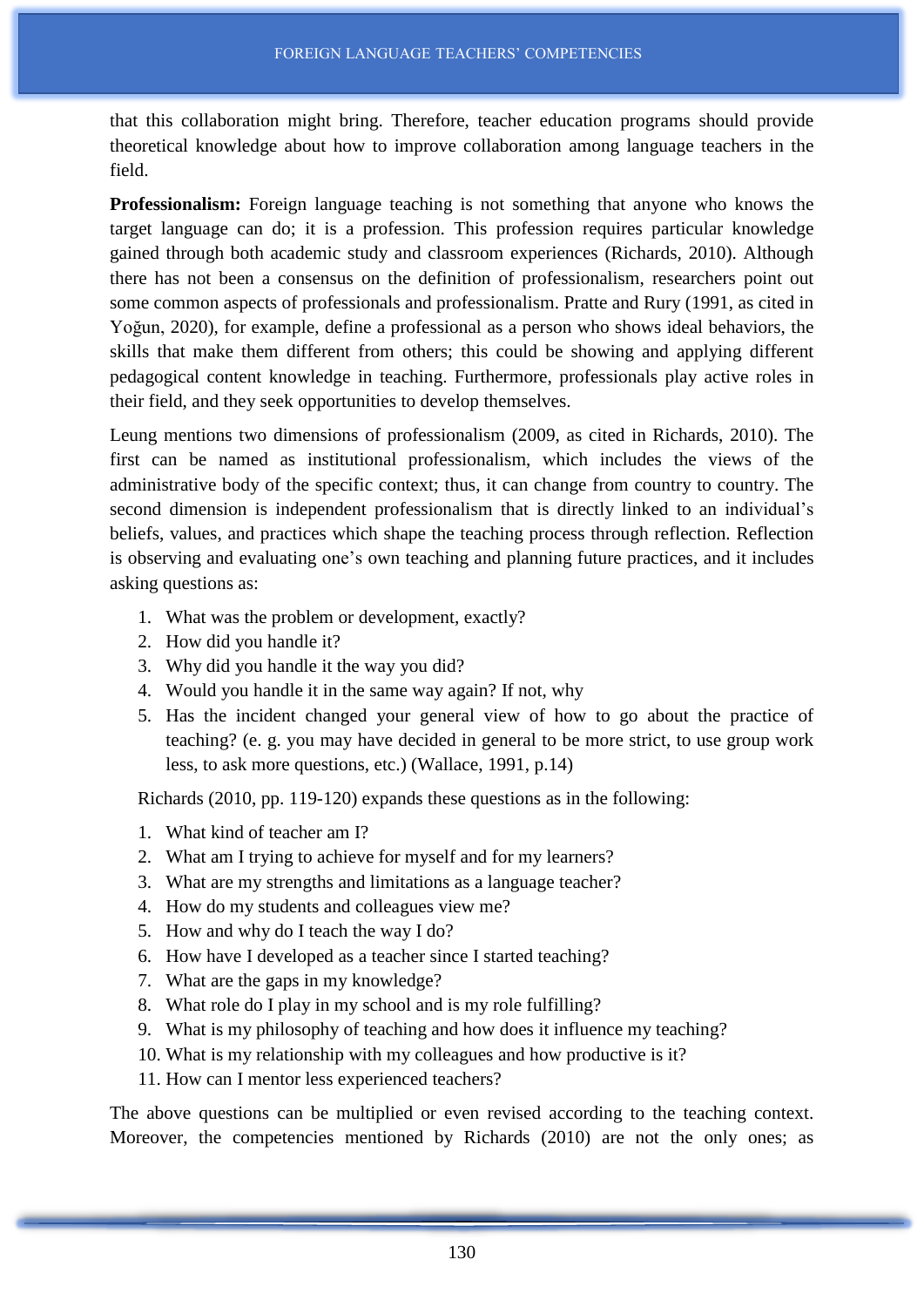mentioned before, the changes in any field are so rapid due to advancements in technology and globalization that teacher competencies should be revised regularly, even each year.

## **5. Conclusion**

Any teacher preparation program should take many aspects of teaching and learning process into consideration such as teachers' knowledge, skills, cognition, beliefs and educational, social, cultural factors and even ideological movements (Kumaravadivelu, 2012). Kumaravadivelu (2012) claims that these factors are not enough in our era; we need to add global economic trends and global cultural flows as well, and he proposes a modular model that tries to answer some questions for teachers to understand

- a) how to build a viable professional, personal, and procedural knowledge base;
- b) how to explore learners' needs, motivation, and autonomy;
- c) how to recognize their own identities, beliefs and values;
- d) how to do the right kind of teaching, theorizing, and dialogizing;
- e) how to see their own teaching acts by taking into account learner, teacher, and observer perspectives on classroom events and activities.

(Kumaravadivelu, 2012, p. 122)



**Figure 1:** Kumaravadivelu's Proposed Modular Model (2012)

As seen in the Figure 1, the model has five modules: *knowing, analyzing, recognizing, doing* and *seeing* (KARDS) and it is a dynamic model and the modules interact with each other. By applying these five modules teachers, teacher educators or curriculum designers might prepare a flexible curriculum and can make necessary changes according to the needs of learners and the requirements of the century.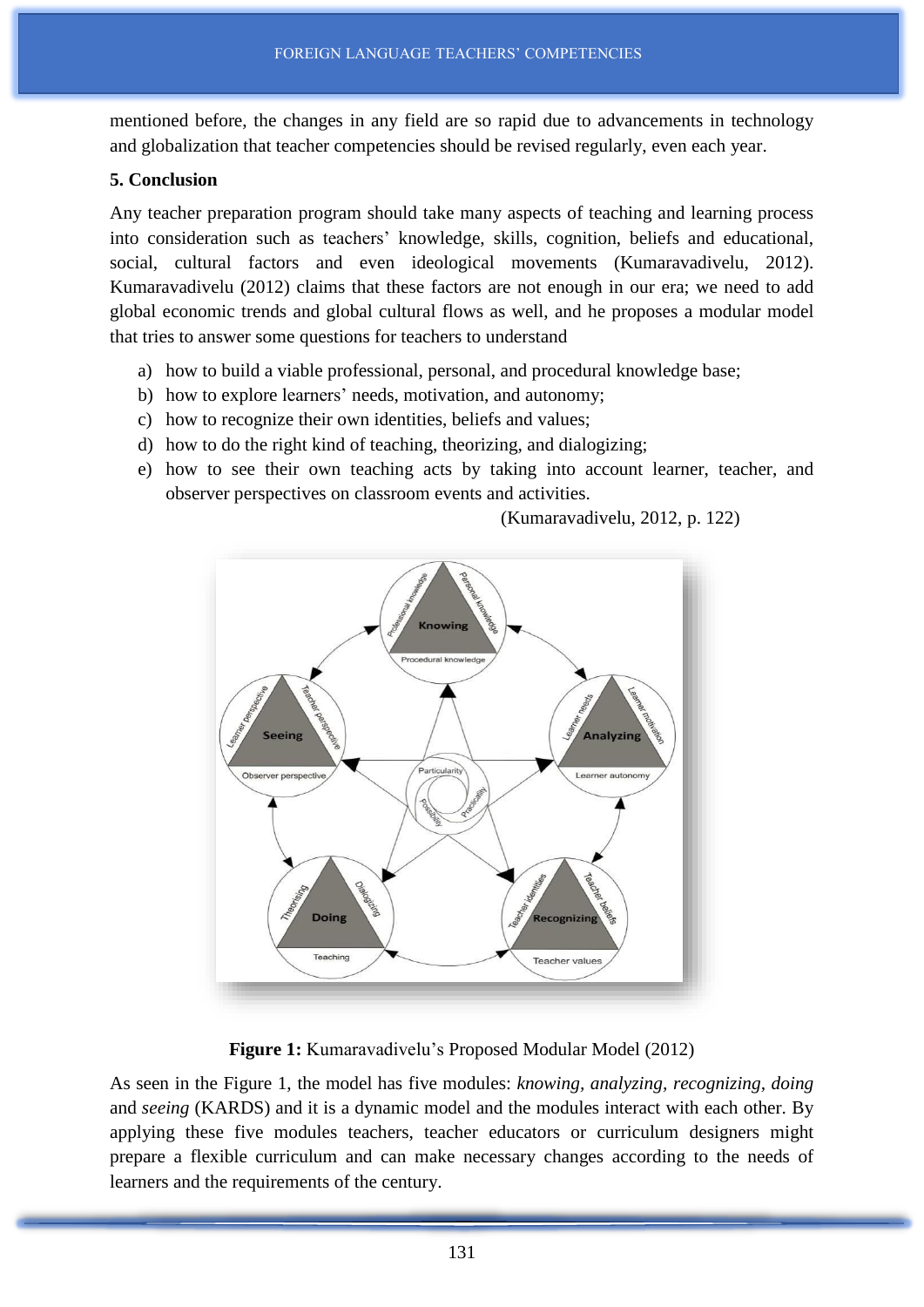At this point, it is necessary to remember that teaching as a profession cannot and should not be reduced to crude models. As the related discussions suggest, teaching is a profession with many dimensions. Nevertheless, these models, along with many others, are supposed to help us understand the complex nature of teaching.

The fact that, in terms of language teaching and learning, we can mostly talk about language learning theories but not language teaching theories makes the language teaching profession even more complex. As every teaching context is unique, so is every teacher; and accordingly, reponses to theoretical issues will also change from teacher to teacher.

All in all, second language teacher education programs should be revised with an 'instability rather than stability' paradigm by taking into account the complexity of the teaching profession without ignoring the practical, compentency-related dimensions of teaching, and it looks like the related literature lacks discussions focusing on the intersection of these issues.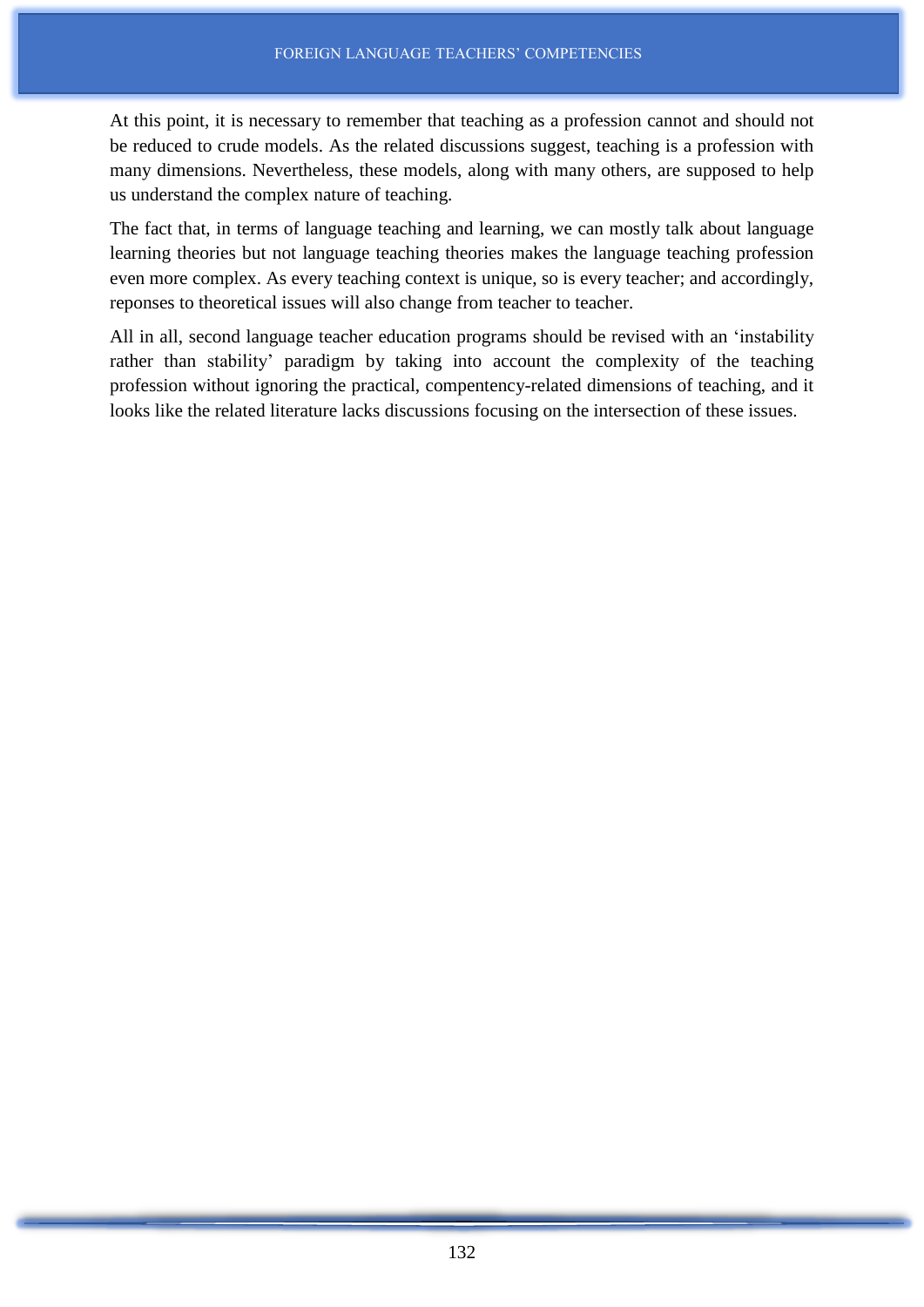#### **REFERENCES**

- Arpacı, D., & Bardakçı, M. (2016). An investigation on the relationship between prospective teachers' early teacher identity and their need for cognition. *Journal of Education and Training Studies, 4*(3), 9-19. https://doi.org/10.11114/jets.v4i3.1176
- Barnett, R. (1994). *The limits of competence: Knowledge, higher education and society*. Open University Press.
- Borg, S. (1999). Studying teacher cognition in second language grammar teaching. *System*, *27*(1), 19-31. https://doi.org/10.1016/S0346-251X(98)00047-5
- Borg, S. (2006a). The distinctive characteristics of foreign language teachers. *Language Teaching Research, 10*(1), 3–31. https://doi.org/10.1191/1362168806lr182oa
- Borg, S. (2006b). *Teacher cognition and language education: Research and practice*. Continuum.
- Borg, S., & Sanchez, H. (2020). Cognition and good language teachers. In C. Griffiths & Z. Tajeddin (Eds.), *Lessons from good language teachers* (pp. 16-27). Cambridge University Press. https://doi.org/10.1017/9781108774390.005
- Brown, H. D. (1978). *The good language teacher: Coping with the effect of affect. CATESOL Occasional Papers, No. 4.* California Association of Teachers of English to Speakers of Other Languages
- Chang, L. Y. (2016). 'Good' language teachers: Divergent perspectives. *TESL-EJ The Electronic Journal for English as a Second Language, 20*(3). 1-14.
- Clifford, R. (1987). The status of computer-assisted language learning. *CALICO Journal, 4*(4), 9–16.
- Connelly, M., & Clandinin, J. (1999). *Shaping a professional identity: Stories of educational practice*. The Althouse Press.
- Çimen, Ş. S., & Daloğlu, A. (2019). Dealing with in-class challenges: Pre-service teacher cognitions and influences. *Journal of Language and Linguistic Studies, 15*(3) , 754- 772 . https://doi.org/10.17263/jlls.631499
- Dinçer, A., Göksu, A., Takkaç, A., & Yazıcı, M. (2013). Common characteristics of an effective English language teacher. *International Journal of Educational Researchers, 4*(3), 1-8.
- Doyle, W. (1990). Themes in teacher education research. In W. R. Houston, M. Haberman, & J. Sikula (Eds.), *Handbook of research on teacher education* (pp. 3-24). Macmillan Pub. Co.
- Friesen, M. D., & Besley, S. C. (2013). Teacher identity development in the first year of teacher education: A developmental and social psychological perspective. *Teaching and Teacher Education, 36*, 23-32. http://dx.doi.org/10.1016/j.tate.2013.06.005
- Hussin, A. A. (2018). Education 4.0 made simple: Ideas for teaching. *International Journal of Education and Literacy Studies*, *6*(3), 92-98.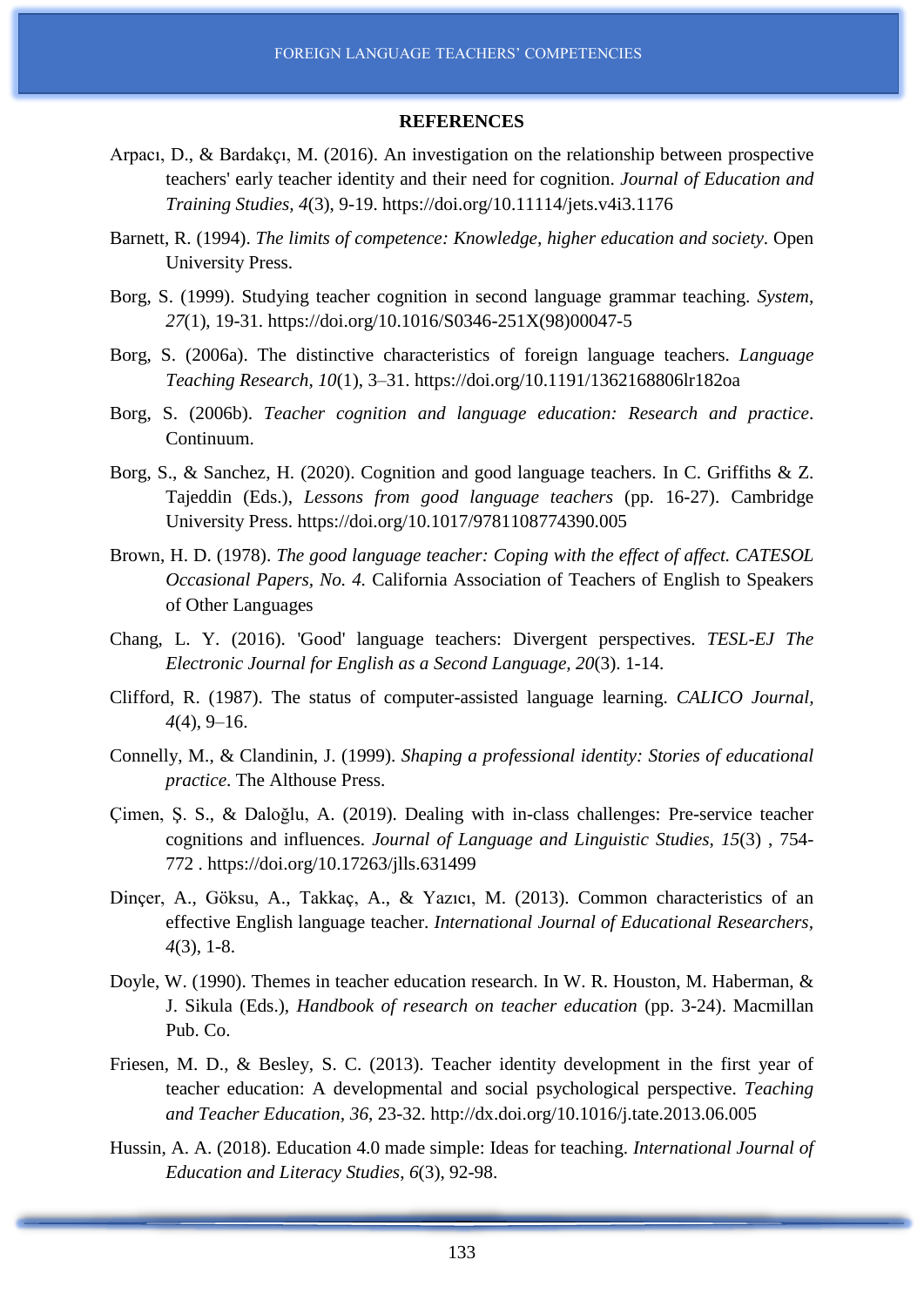- Kilic, M. (2020). Agile or fragile: Are you ready to teach English? EFL pre-service teachers' preparedness for teaching. *International Online Journal of Educational Sciences, 12*(2), 84-100. <https://doi.org/10.15345/iojes.2020.02.006>
- Kumaravadivelu, B. (2012). *Language teacher education for a global society: A modular model for knowing, analyzing, recognizing, doing, and seeing*. Routledge.
- Korthagen, F. A. (2004). In search of the essence of a good teacher: Towards a more holistic approach in teacher education. *Teaching and Teacher Education*, *20*(1), 77-97.
- Kress, G. (2000). A curriculum for the future. *Cambridge Journal of Education, 30*(1), 133- 145.
- Lasi, H., Fettke, P., Kemper, H. G., Feld, T., & Hoffmann, M. (2014). Industry 4.0. business & information systems engineering, *6*(4), 239-242.
- Loughran, J., Berry, A., & Mulhall, P. (2012). Pedagogical content knowledge. In *Understanding and Developing Science Teachers' Pedagogical Content Knowledge* (pp. 7–14). Sense Publishers.
- Millî Eğitim Bakanlığı (MEB). (2006). *Öğretmen yeterlikleri.* Devlet Kitaplar Müdürlüğü.
- Millî Eğitim Bakanlığı (MEB). (2017). *Öğretmenlik mesleği genel yeterlikleri*. Öğretmen Yetiştirme ve Geliştirme Genel Müdürlüğü. http://oygm.meb.gov.tr/dosyalar/StPrg/Ogretmenlik\_Meslegi\_Genel\_Yeterlikleri.pdf
- Mishra, P., & Koehler, M. J. (2006). Technological pedagogical content knowledge: A framework for teacher knowledge. *Teachers College Record*, *108*(6), 1017-1054.
- Mohammaditabar, M., Bagheri M. S., Yamini, M., & Rassaei, E. (2019). Iranian EFL teachers' perspectives of qualities of a good language teacher: Does educational context make a difference? *Cogent Education, 6*(1), 1-20. https://doi.org/10.1080/2331186X.2019.1651442
- Oranje, J., & Smith, L. F. (2018). Language teacher cognitions and intercultural language teaching: The New Zealand perspective. *Language Teaching Research*, *22*(3), 310– 329. https://doi.org/10.1177/1362168817691319
- Önal, A., & Alagözlü, N. (2018). A descriptive study on in-service English language teachers' perceptions of the European Portfolio for Student Teachers of Languages (EPOSTL) in Turkish setting. *Journal of Language and Linguistic Studies, 14*(3), 56-76.
- Pantić, N., & Wubbels, T. (2010). Teacher competencies as a basis for teacher education Views of Serbian teachers and teacher educators. *Teaching and Teacher Education, 26*(3), 694–703.
- Peters, M. A. (2017). Technological unemployment: Educating for the fourth industrial revolution. *Educational Philosophy and Theory*, *49*(1), 1–6.
- Peterson, R., & Treagust, D. (1995). Developing pre-service teachers' pedagogical reasoning ability. *Research in Science Education, 25*(3), 291-305.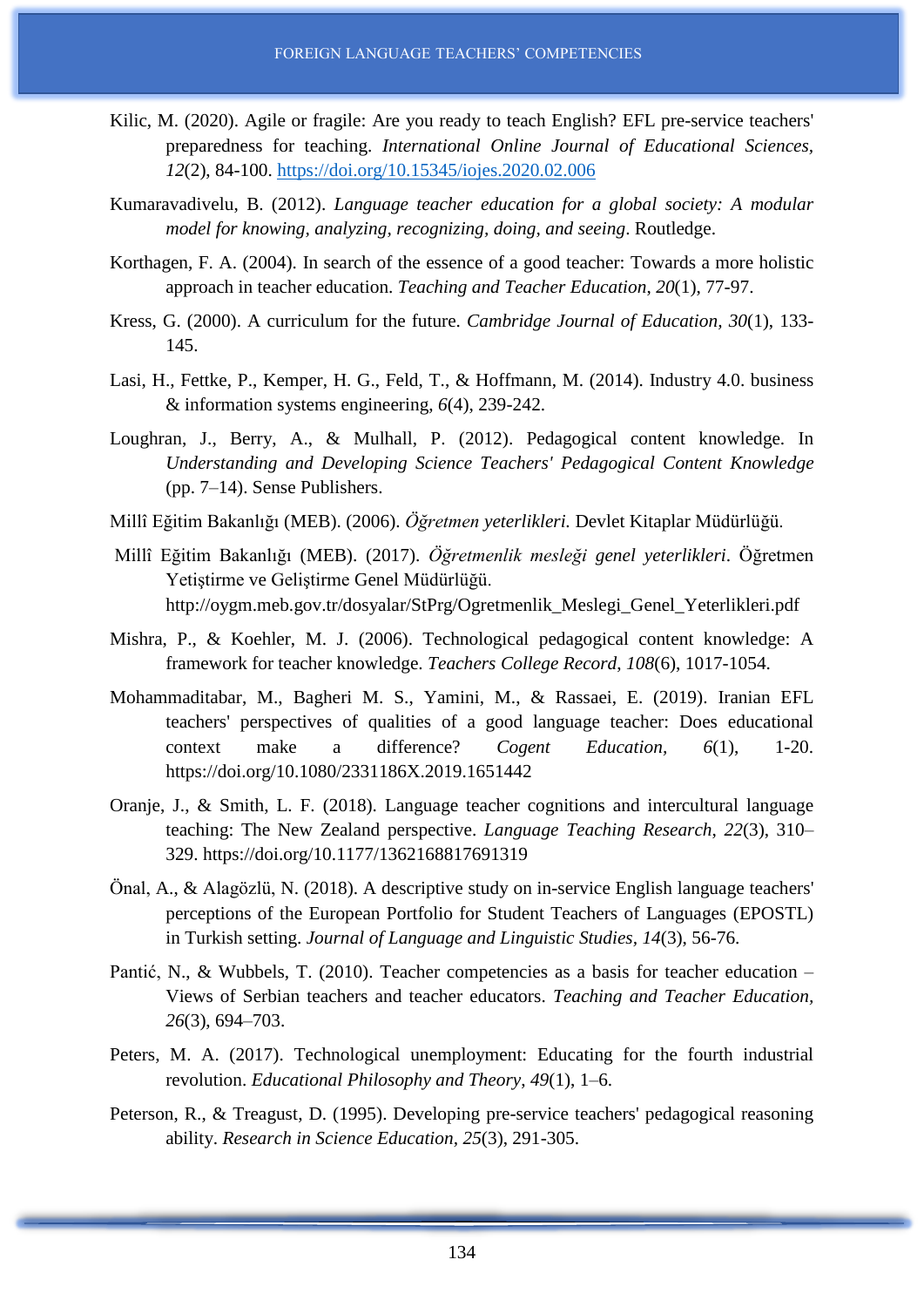- Richards, J. C. (2010). Competence and performance in language teaching. *RELC Journal, 41*(2), 101–122. https://doi.org/10.1177/0033688210372953
- Shulman, L. S. (1987). Knowledge and teaching : Foundations of the new reform. *Harvard Educational Review*, *57*(1), 1–22.
- Stones, E. (1994). Assessment of a complex skill: Improving teacher education. *Assessment in Education: Principles, Policy & Practice*, *1*(2), 235-252.
- Tajeddin, Z., & Griffiths, C. (2020). Good language teachers: Past, present, and future directions. In C. Griffiths & Z. Tajeddin (Eds.), *Lessons from good language teachers* (pp. 298-308). Cambridge University Press. https://doi.org/10.1017/9781108774390.026
- Tsui, A. B. M. (2009). Teaching expertise: Approaches, perspectives and characteristics. In Burns, A., & Richards, J. C. (Eds.), *The Cambridge guide to second language teacher education* (pp. 190-97). Cambridge University Press.
- Türk Eğitim Derneği (TED). (2009). *Öğretmen yeterlikleri*. Türk Eğitim Derneği.
- Tütüniş, B. (2012). *Construction of identity in teacher candidates* [Conference presentation]. IATEFL Conference Selections, Glasgow, England. 978-1901095 ISBN
- Wallace, M. J. (1991). *Training foreign language teachers: A reflective approach.* Cambridge University Press.
- Wenger, E., McDermott, R., & Snyder, W. M. (2002). *A guide to managing knowledge: Cultivating communities of practice*. Harvard Business School Press.
- Woods, D. (1996). *Teacher cognition in language teaching: Beliefs, decision-making and classroom practice*. Cambridge University Press.
- Verloop, N., Van Driel, J., & Meijer, P. (2001). Teacher knowledge and the knowledge base of teaching. *International Journal of Educational Research*, *35*(5), 441–461.
- Yoğun, M. S. (2020). *An analysis of lesson observation through peer-coaching in a continuing professional development program: Teachers' perceptions of professional development, efficiency and feedback*. [Unpublished master's thesis]. Gaziantep University.

## **To Cite this Chapter:**

Bardakçı, M. & Ünaldı, İ. (2021). Foreign language teachers' competencies. In Büyükkarcı, K. & Önal, A. (Eds.), *Essentials of applied linguistics and foreign language teaching: 21st century skills and classroom applications*, 121-135. ISRES Publishing.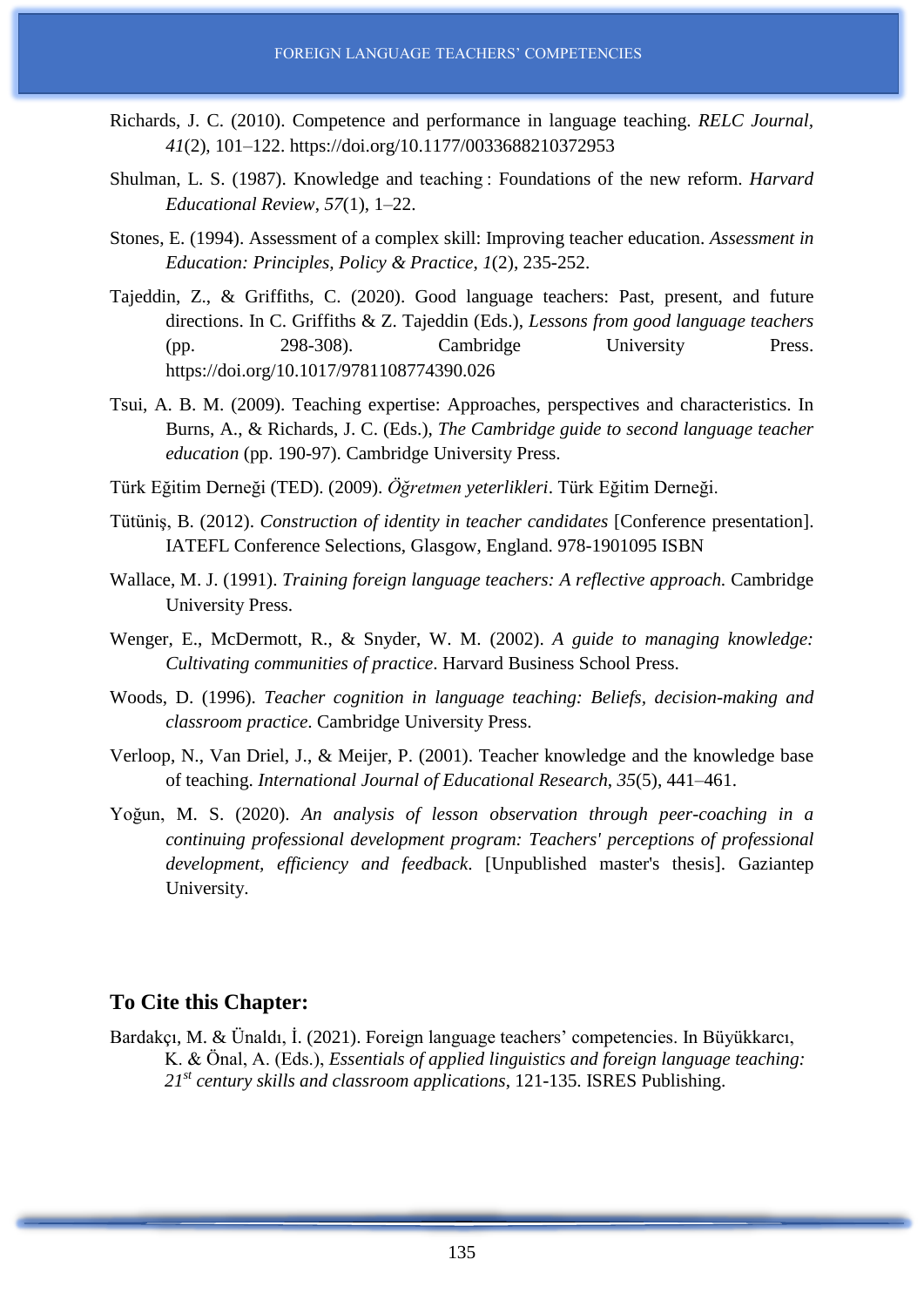## **ABOUT THE AUTHORS**



# **Assoc. Prof. Dr. Mehmet BARDAKÇI** ORCID ID: 0000-0002-0071-0059 [mbardakci@gantep.edu.tr/](mailto:mbardakci@gantep.edu.tr/) [mbardakci@gmail.com](mailto:mbardakci@gmail.com)

## *Gaziantep University*

Mehmet Bardakçı holds an MA and a PhD in English Language Teaching, and currently works as an associate professor of English Language Teaching at Gaziantep University, Faculty of Education. His work focuses specifically on teacher training, teaching English to young learners, critical reading and reasoning fallacies.